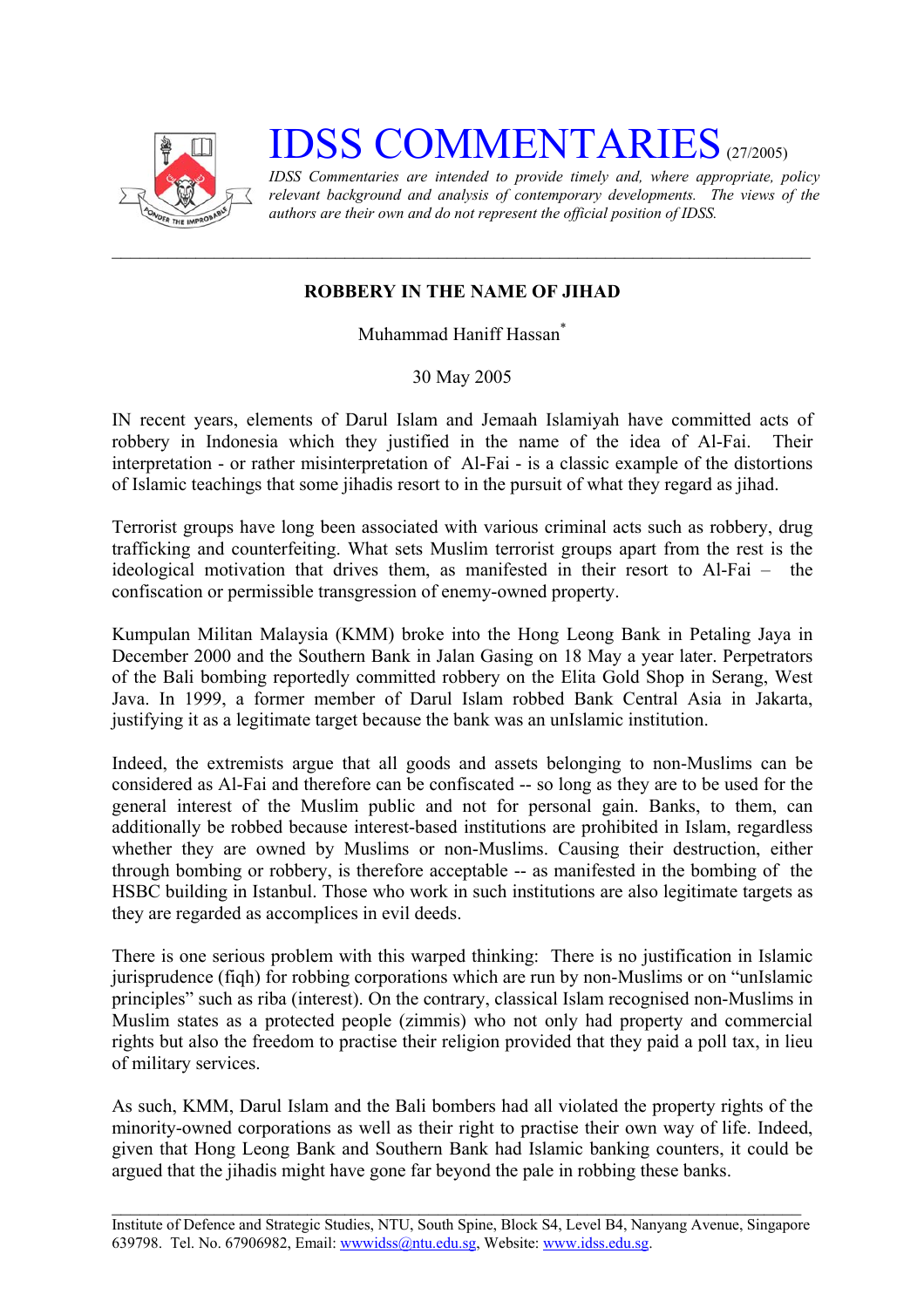## **What is Al-Fai**

In fiqh*, Al-Fai* means booty taken from the enemy through means other than combat, or without formal war. Booty acquired through combat or formal war is called *Ghanimah*, or war booty. Examples of *Al-Fai* are assets that a host country confiscates from its enemies, or ships with economic goods belonging to a country at war seized in international waters.

Al-Fai originally referred to booty taken from the enemy. It was however usually taken from non-Muslims considered harbi (enemy at war). It was first mentioned in the Holy Qur'an, in Chapter 59, verses 6-9. Al-Fai is considered as part of the state's treasury and is to be used for public interest.

However, non-Muslims living in a Muslim country as citizens cannot be considered as harbi. In traditional fiqh, they are usually referred to as zimmis or people who are under the protection of the Muslim state. As citizens, the safety of their lives and properties are guaranteed by the state.

The same rule applies to non-Muslims who enter a Muslim country with proper permits such as visas and work permits. Even a citizen of a hostile country who enters a Muslim state with proper documents and permits is not to be harmed. Such people are usually termed musta'man or mu`ahid. It is obligatory on all Muslims in that country to honour the security and protection guaranteed to the non-Muslims, whether they are citizens or non-citizens, as stated in the Qur'an, 9:6.

## **Rights of Zimmis**

Islam provides the zimmis with the freedom to practise their own laws and religious beliefs once they have pledged allegiance to the country and have agreed to serve in the military in defence of the country or, alternatively, pay a poll tax. This freedom extends to all their affairs such as civil, penal and other matters. They are allowed to solemnise marriages according to their own customs and religion. They are also permitted to do what Muslims are not allowed to, such as the consumption and sale of alcohol and pork. A small minority of Islamic scholars also view that contracts entailing riba or interest are permissible if they involve non-Muslims only.

In the case of formal war between a Muslim and non-Muslim country, Islam has rules in dealing with citizens of the hostile non-Muslim country (harbi). Messengers and officials who enter the Muslim country officially are protected. So are the businessmen who have legal business with citizens of the Muslim country. As long as any citizen of the hostile country has been granted protection by any Muslim, it is prohibited to transgress his life and property.

If Islam prohibits extra-judicial treatment of the harbis, how can it allow such treatment on the zimmis? Committing robbery against a zimmi because the victim is a non-Muslim clearly contradicts the teachings of Prophet Muhammad who has said: "He who hurts a zimmi hurts me, and he who hurts me annoys Allah."

*Al-Fai* is part of the law of war in Islam. Islamic scholars have ruled that laws of war can only be administered and executed by the *Ulil Amri*, or persons of appropriate authority.No